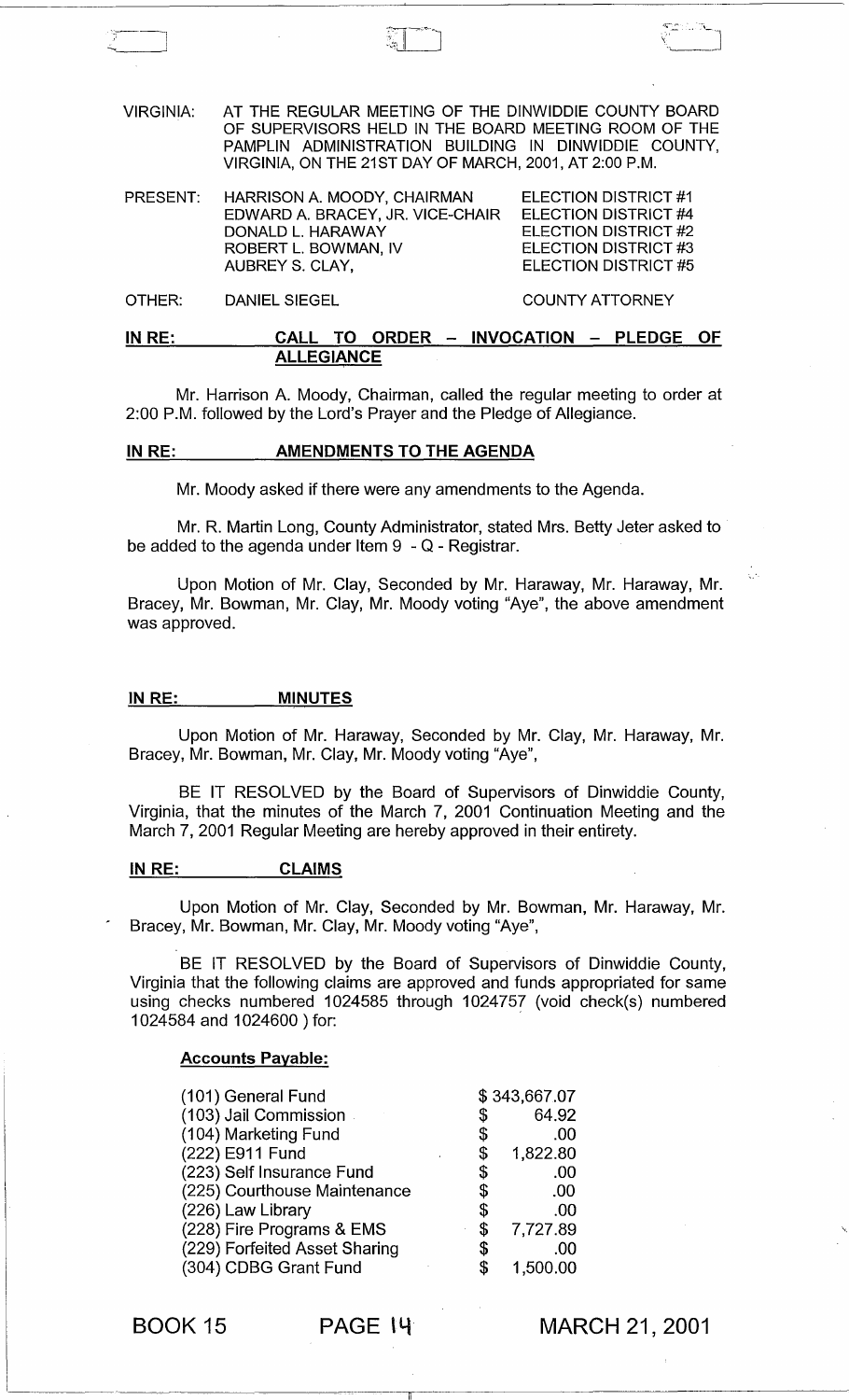| (305) Capital Projects Fund | \$82,289.78  |
|-----------------------------|--------------|
| (401) County Debt Service   | \$ 87,340.66 |
|                             |              |

### TOTAL

## \$ 524,413.12

#### IN RE: DINWIDDIE ELEMENTARY SCHOOL RENOVATION PROJECT - REQUISITION NUMBER 27 (lDA1999A-#19)

Mrs. Ralph stated the following invoices are included in Payment Request Number 27 (IDA1999A - #19):

| SOUTHWOOD BUILDERS, INC. Payment #13 | \$458,612.00 |
|--------------------------------------|--------------|
| SANDS ANDERSON MARKS & MILLER        | 649.88       |
| ENGINEERING CONSULTING SERVICES      | 1.907.25     |
| BALLOU JUSTICE UPTON ARCHITECTS      | 8,760.34     |

#### TOTAL REQUISITION #27

\$469,929.47

Mrs. Ralph stated these invoices have been reviewed and approved by the Superintendent.

Upon Motion of Mr. Clay, Seconded by Mr. Haraway, Mr. Haraway, Mr. Bracey, Mr. Bowman, Mr. Clay, Mr. Moody voting "Aye",

BE IT RESOLVED by the Board of Supervisors of Dinwiddie County, Virginia that Requisition Number 27 (IDA99A - #19) in the amount of \$469,929.47 be approved and funds appropriated for CIP expenses from the Dinwiddie Elementary School Renovation Project Fund.

# IN RE: DINWIDDIE COUNTY PUBLIC FACILITIES PROJECT FUND: SCHOOL COMPLETION PROJECT ACCOUNT OF THE PUBLIC FACILITIES FUND - REQUISITION NUMBER 60 (lDA98A - #25)

Mrs. Ralph stated the following invoices are included in Payment Request Number 60 (IDA1998A-#25):

LANDSCAPES BY DEADMON \$ 17,643.25

#### TOTAL REQUISITION #60 (IDA1998A -#25) \$ 17,643.25

Mrs. Ralph stated these invoices have been reviewed and approved by the Superintendent.

Mr. Bracey asked if this is the end of the landscaping?

Ms. Seward stated it is; except for the small performance bond payment.

Upon Motion of Mr. Haraway, Seconded by Mr. Clay, Mr. Clay, Mr. Haraway, Mr. Bracey, Mr. Bowman, Mr. Moody voting "Aye",

BE IT RESOLVED by the Board of Supervisors of Dinwiddie County, Virginia that Requisition Number 60 (IDA1998A-#25) in the amount of \$17,643.25 be approved and funds appropriated for CIP expenses, for landscaping at Midway and Middle School, from the Dinwiddie County Public Facilities Project Fund: School Completion Project Account.

 $\int_{\mathbb{R}^{2}}$ 

### IN RE: CITIZEN COMMENTS

The following citizens addressed the Board:

 $\frac{1}{2}$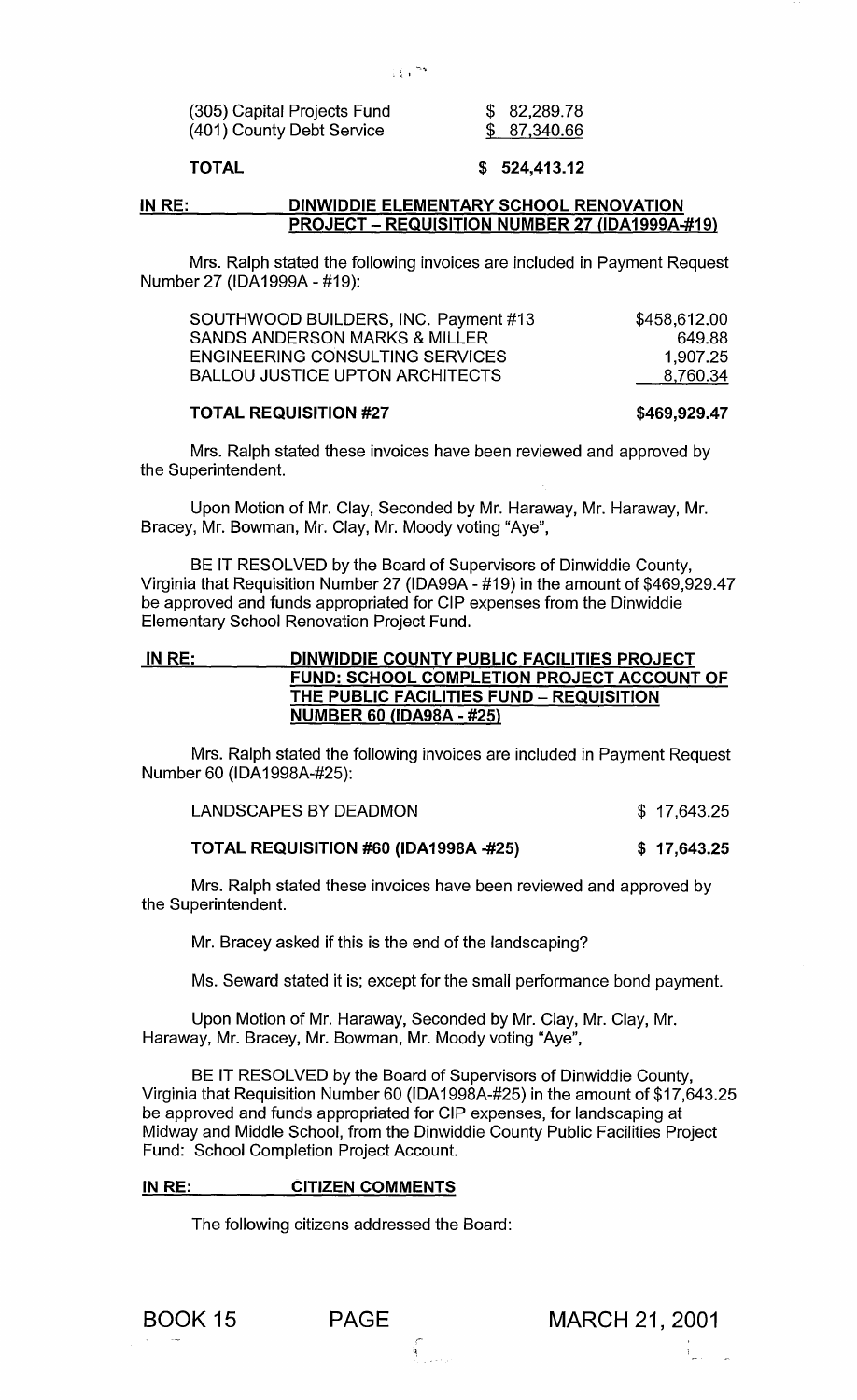1. Mr. John Chappell, Post Office Box 420, Dinwiddie, Virginia 23841, Dinwiddie Historical Society Board came before the Board stating Dinwiddie County has a priceless possession which needs to be preserved for posterity, a flag given to the Dinwiddie Calvary Troop from the ladies of the County. We are very fortunate to have it in our possession in that it was returned to its origin by the grandson of a Colonel Campbell who obtained it during the Civil War.

The silk flag was sewn by the women of the county whose sons, husbands, neighbors, and friends were serving in the Virginia Cavalry, Company I, Third Regiment, Volunteers from the county. Of the 156 volunteers whose names appear on the company roster many are familiar to most of us in the county today.

Mr. Chappell stated similar banners and flags have been restored and preserved by the Confederate Museum in Richmond. The Dinwiddie Historical Society wishes to propose that our flag be evaluated by an experienced curator and restored if that is recommended. We feel we would benefit from experience gained by the museum. The Society is prepared to fund the cost of having the flag evaluated. This may require its removal from the County. We think this effort should begin immediately (the restoration could take 6 to 9 months) to assure that the work on the flag is completed so as to coincide with the restoration and dedication of the Old Courthouse. We think it should be displayed in such a way that it can be viewed from both sides.

The flag is presently on display at Fork Inn. The Dinwiddie County Historical Society believes that the restored old Courthouse Building would be the proper place for the flag to be kept and displayed permanently. We appreciate Daryl Olgers concern for the flag when it was necessary for it to be moved from the Old Clerk's Office.

If renewal of the flag is recommended at what can be considered a reasonable cost, the Society through donations of a fund-raising effort will fund the effort for its restoration. We feel the flag should not be removed from its present frame until it is in the hands of a curator.

The Society requested:

- 1. Authorization to arrange for an evaluation of the flag by an experienced curator and permission to transport the flag to the curator.
- 2. If the price for restoration of the flag is reasonable and feasible, that Dinwiddie County Historical Society be authorized to have the flag restored at the Society's cost.
- 3. That the flag be displayed permanently at the restored Courthouse.

Mr. Chappell presented the Board a written release statement with the above information for their signature.

After further discussion the Board asked the County Attorney, Mr. Siegel, to look into their legal obligations, and to work with Mr. Chappell on an agreement between the County and the Historical Society. Mr. Chappell was asked to provide Administration with a copy of their contract with the curator to insure proper insurance coverage for the flag which will be attached to the agreement. Then the agreement will be presented to the Board for approval.

 $\Box$ 

BOOK 15 BOOK 15 MAGE  $\sqrt[4]{5}$  MARCH 21, 2001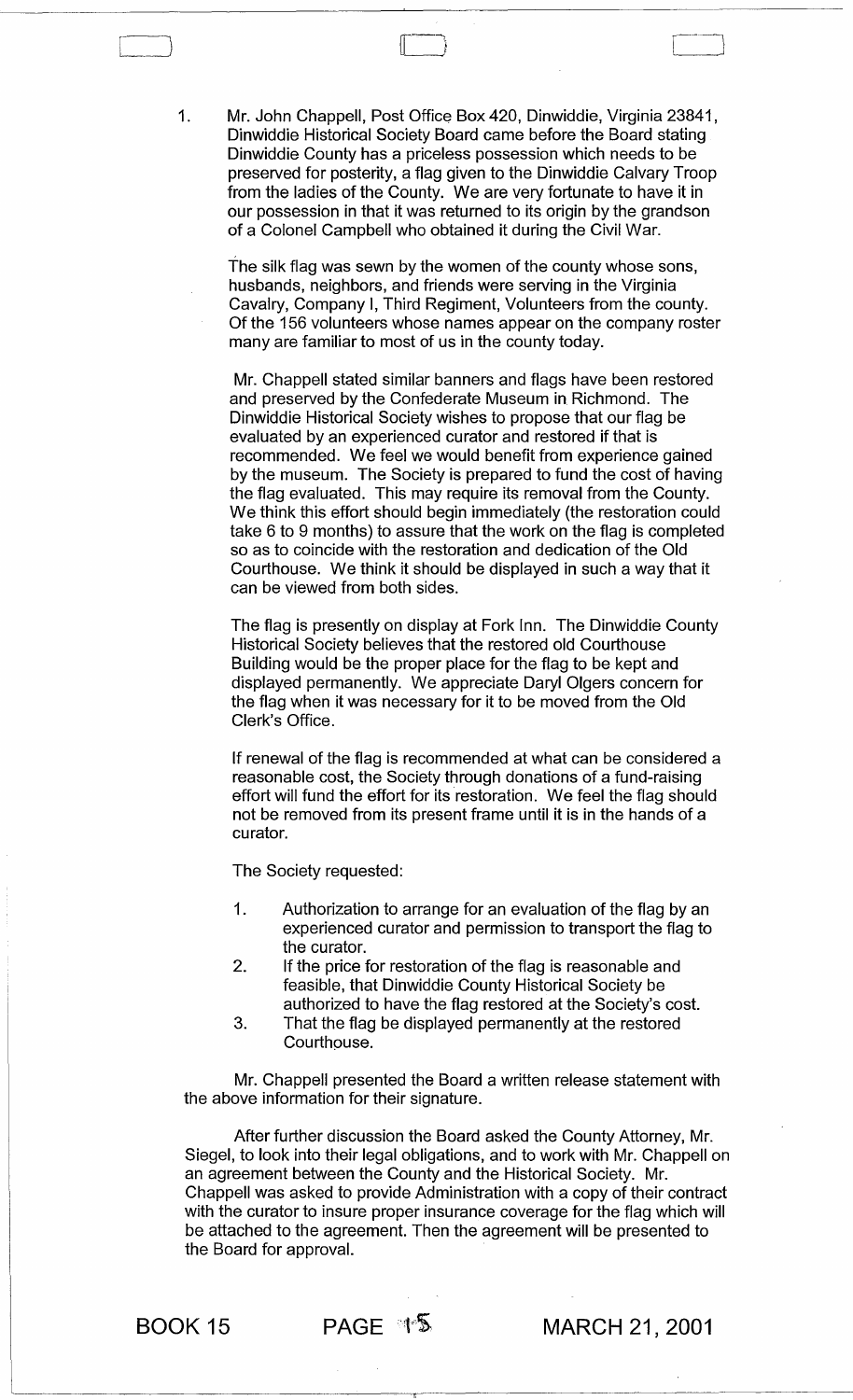Mr. Chappell stated part of the restoration would be to encase or seal the flag.

2. Mrs. Joyce P. Harville, 5620 Trinity Church Road, Church Road, Virginia, 23833, representing the Safe and Drug Free Schools Advisory Council, came before the Board requesting that they make sure there is enough money in the Sheriff's budget to hire a School Resource Officer for the Middle School. Ms. Harville informed the Board that 76 of 95 localities have a School Resource Officer including the majority of the neighboring counties and cities. She presented a petition to Mr. Moody with 438 signatures in support of hiring the Resource Officer.

#### **IN RE: WILSON - KAUTZ RAID**

Mrs. Ralph stated a few months back a resolution of support was submitted for the Wilson Kautz Raid. It was a Tea 21 Grant which was approved in the amount of \$260,000 for historical markers for the route and a brochure. The only financial requirement from the County will be maintenance funds for the signs located in the County in the amount of \$250 per sign which will not be due until 2003. At the present time, there are seven sites proposed for the County, which would equal a total cost of \$1,750. The Park Service may be adopting the sign at Five Forks so we should have a net most of \$1 ,500. The anticipated date for opening the route is in October of this year. She introduced Chris Calkins with the National Parks Service in Petersburg, and stated he has helped us with Lee's Retreat Route and so many other of our historical sites and areas.

Mr. Calkins stated he had three items to bring to their attention. First of all the Wilson-Kautz Raid was a Union Calvary Raid through this area with its intention of destroying the railroads Southside and Weldon Railroad both of which are in Dinwiddie. This tour will begin at our Visitors Center, will go through Prince George, Dinwiddie, and eventually it will go west to the Staunton River Bridge Battlefield State Park, which is in the Charlotte, Halifax County area. Then the driving tour will come back to this area and end in Dinwiddie County, hence the reason for the numerous sites in the County.

He stated he had a map of all the proposed sites for the placement of the markers and a little bit of the historical background. All of this will fall under the State umbrella organization of Virginia Civil War Trails. The organization is currently in the process of developing a map which will come out probably this Fall. Anything South of the James will be called Region I. Mr. Calkins showed the Board a mock up of the map. The brochure will be entitled Lee's Retreat And The Final Campaign but it also has the Wilson-Kautz Raid which takes in the City of Lynchburg and Danville, Dinwiddie and Prince George Counties. These will be beautifully colored brochures and will be given out by the State and funded by the State.

He continued another item he would like to bring up to them is the grant application request from the Virginia Civil War Battlefield Preservation project which is being sponsored by the Civil War Preservation Trust. They are the descendants of the Association for the Preservation of Civil War Sites which bought property on White Oak Road and Dabney Mill Road to preserve those battle sites. This proposition is to apply for an ISTEA Grant to purchase lands around Reams Station area. This will be their money right now; no land owners have been talked to if and when they do If the group does get the grant it will be a willing buyer-willing seller type situation. All they are asking for is a letter of support for this project. He stated he should mention to the Board that 210 acres at Reams Station are preserved for battlefield preservation by the conservation fund. It is the land south of Oak Grove Church. In the last 5 or 6 years even though the battlefield is in pristine condition and probably one of the nicest around here, 2 sites have been destroyed, one a historic house on the battlefield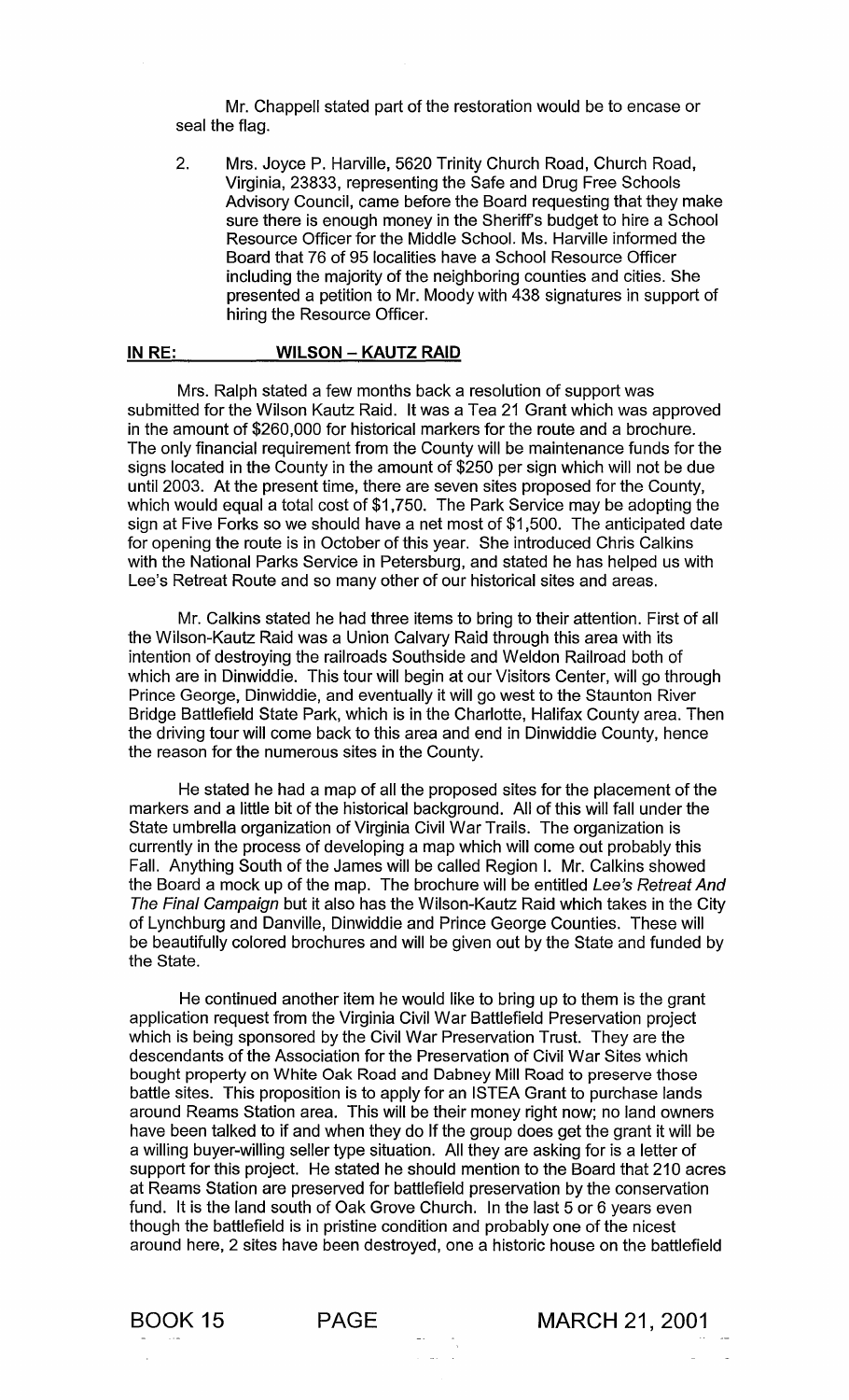and another large section of the battlefield with the trenches that had been timbered and the trenches destroyed.

~~~~~~~~~~~~---~-~-~~,-----~-~------.--.---~.--~-----

 $\Box$ 

Mr. Calkins presented the Board with an up-to date annual report on Lee's Retreat that covers everything that has been done since the initial annual report was done. One of the newest projects is a nice slick brochure, Retreat as a Guide that will have a list of motels along the trail with maps in it. It will allow local businesses to advertise in it, which will pay for the brochure. Finally Lee's Retreat just came out in a magazine, Americas Civil War, and there is an article in there on the whole Campaign and heralding the story of it.

Mr. Calkins thanked Mrs. Wendy Ralph and Mr. Tim Smith who have been a great help to in all of these endeavors.

He asked the Board if he could answer any questions.

Mrs. Ralph read the following proposed Wilson-Kautz marker locations for Dinwiddie County:

1. Reams Station (Oak Grove Methodist Church parking lot) This sign would cover two aspects of the raid  $-$  the initial ride through by the Federal Cavalry and the destruction of the station itself; the return to Reams Station and the Confederate counter-attack on June 218<sup>th</sup>.

2. Dinwiddie Court House (lawn of original courthouse) This marker here would explain the Federal cavalry's line of march from Reams to this point along with incidents that happened while passing through the county seat village.

3. Five forks (near NPS visitor center) The wayside here would foreshadow the importance of this crossroads by explaining its first visit by Union forces on their way to the South Side Railroad, one of Lee's supply lines.

4. Ford's Depot (parking lot of post office) The story of the initial destruction of the railroad and its equipment on this raid takes place at this point.

5. White Oak Methodist Church (church parking lot) The church, being used as a Confederate hospital, is destroyed by the federal calvary. After the war the congregation attempts to receive compensation from the United States government for this act.

6. Stony Creek Bridge (Bear Island Tract – easement) After finding Confederate resistance at Reams Station, Wilson's column retreats over this bridge while being pursued by Southern cavalry.

7. Reams Station (Reams Independent Methodist Church parking lot) This marker would explain the two-prong movement of Wilson and Kautz's cavalry as they attempt to return to their lines at Reams Station to the east. The destruction of their wagon train will also be explained.

The route will end up again at Oak Grove Methodists Church.

The Board received information on the entire driving tour of the Wilson-Kautz Raid Campaign with stop locations as follows:

Stop 1 - Petersburg National Battlefield Park

Stop 2 - Prince George Court House

Stop 3 - Ream's Station (Dinwiddie County)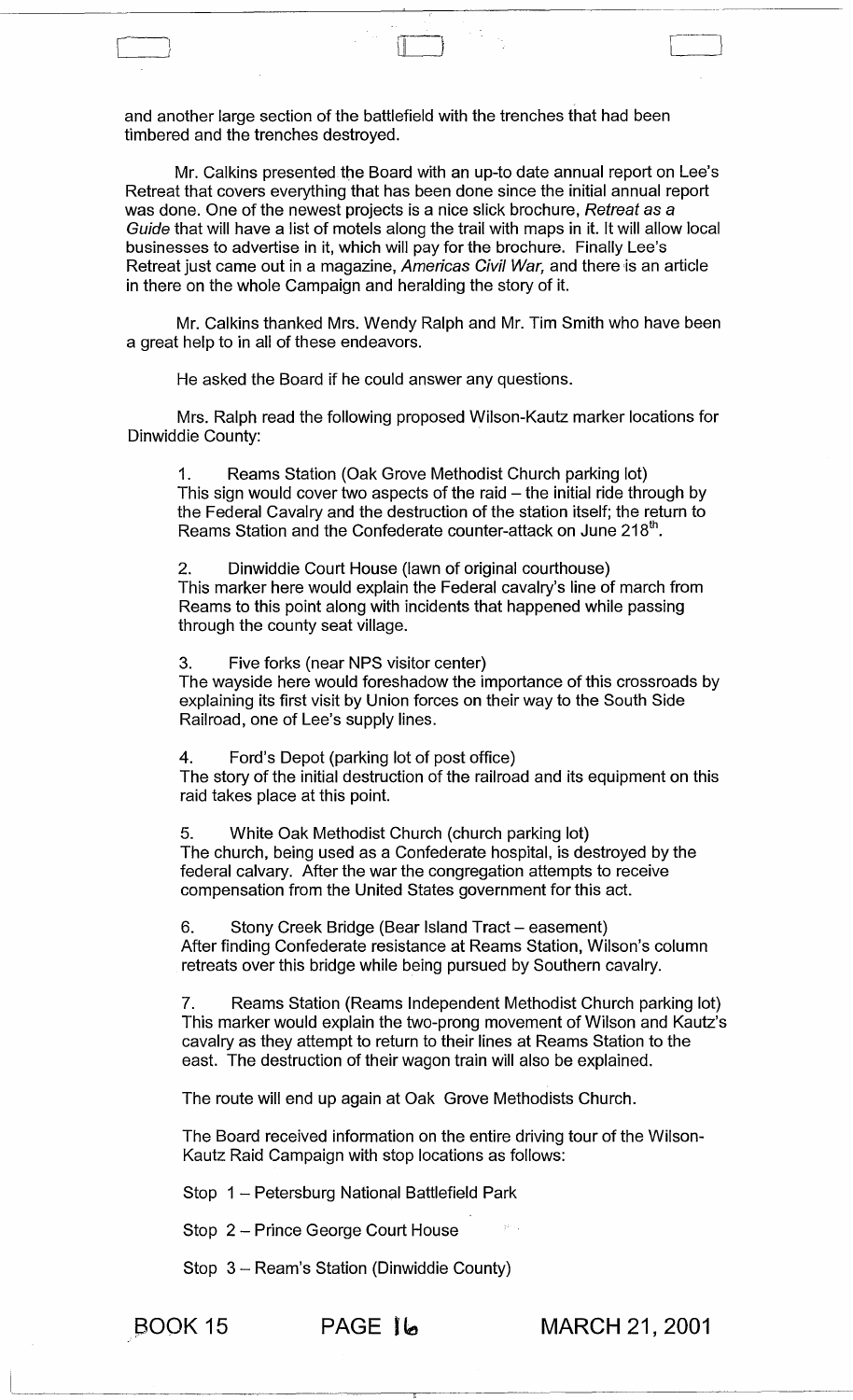- Stop 4 Dinwiddie County Court House (Dinwiddie County)
- Stop 5 Five Forks (Dinwiddie County)
- Stop 6 Ford's Depot (Dinwiddie County)
- Stop 7 Blackstone (Nottoway County)
- Stop 8 Battle of Nottoway Court House (Nottoway County)
- Stop 9 Burkeville (Nottoway County)
- Stop 10 St. Mark's Store (Nottoway County)
- Stop 11 Meherrin (Lunenburg)
- Stop 12 Keysville (Charlotte County)
- Stop 13 Charlotte Court House (Charlotte County)
- Stop 14 Drakes Branch (Charlotte County)
- Stop 15 Saxe (Charlotte County)
- Stop 16 Roanoke Station (Randolph Station-Charlotte County)
- Stop 17 Chase City/Christianville (Mecklenburg)
- Stop 18 Boyd's Tavern (Mecklenburg)
- Stop 19 St. John's Church (Kenbridge-Lunenburg County)
- Stop 20 Danieltown (Brunswick County)
- Stop 21 Smokey Ordinary (Brunswick County)
- Stop 22 Double Bridges (Greensville County)
- Stop 23 Sapony Church (Sussex County)
- Stop 24 Reams Station (Dinwiddie County)
- Stop 25 Stoney Creek Bridge (Dinwiddie County)
- Stop 26 Blunt's Bridge (Sussex County)

#### IN RE: RESOLUTION SUPPORTING THE CIVIL WAR PRESERVATION TRUST'S TEA-21 GRANT PROPOSAL

Upon Motion of Mr. Haraway, Seconded by Mr. Clay, Mr. Haraway, Mr. Clay, Mr. Bowman, Mr. Bracey, Mr. Moody voting "Aye",

BE IT RESOLVED that the Board of Supervisors of Dinwiddie County, Virginia hereby supports the Civil War Preservation Trust's TEA-21 Grant Proposal for the procurement and protection of land at Ream's Station with the understanding there will be no cost to the County.

### IN RE: VPI EXTENSION OFFICE

Mr. Michael Parrish, Agricultural Extension Agent for Dinwiddie, came before the Board presenting an update on the following: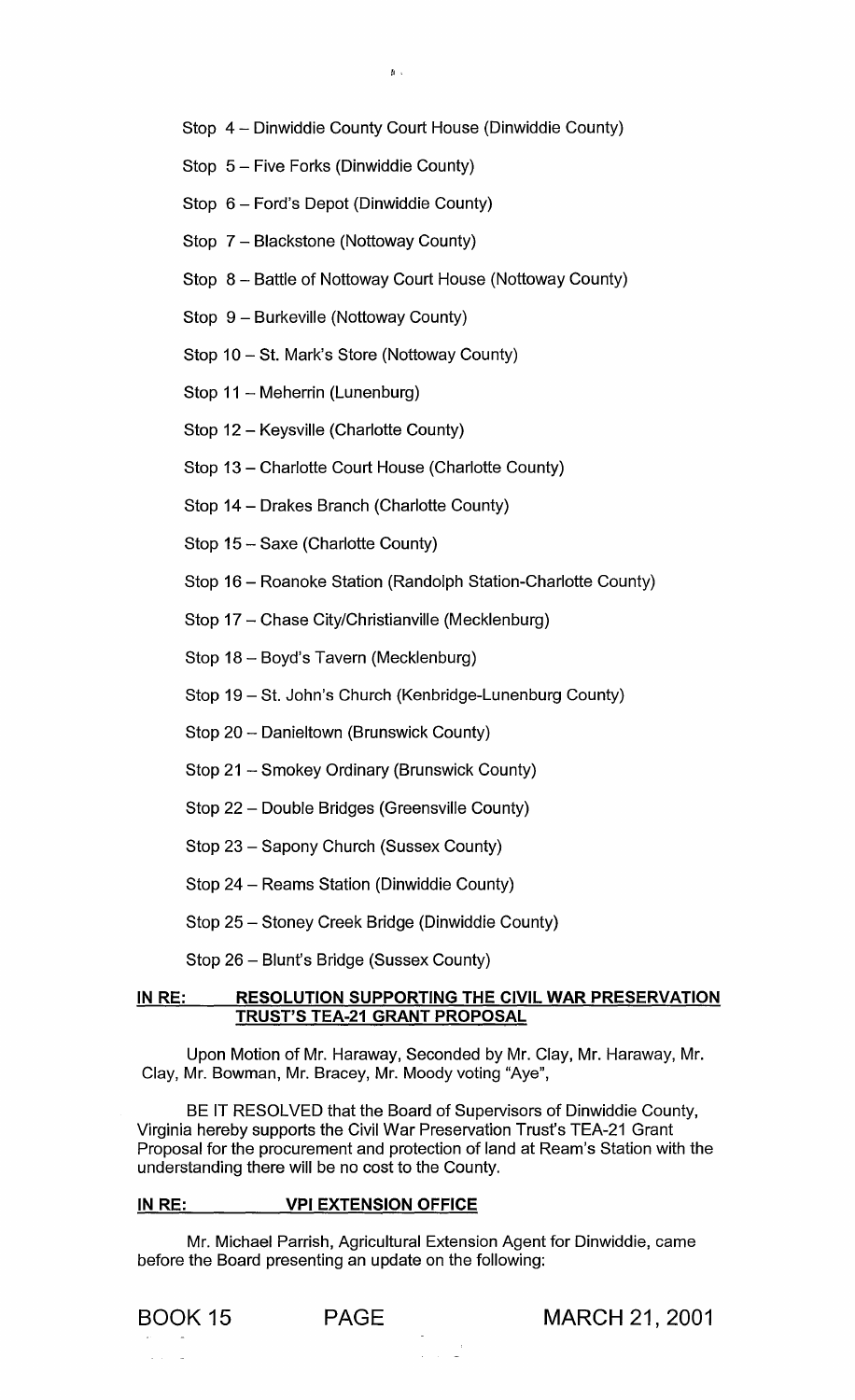1. Currently work is being done on retrofitting of the tobacco barns to reduce the nitro levels in the crop. This is being done thru grants. Thus far, 28 producers have been assisted with an expected number of up to 250.

 $\Box$ 

- 2. Received an award for plastic pesticide container recycling program which is up by 35% in Dinwiddie County. Mr. Parrish stated he is invited to attend a program in Florida for the National Pesticide Stewardship Alliance and they want to know why the program was so successful in Dinwiddie County. He added that he would like to increase the participation 10 to 20% in the recycling program this year.
- 3. An oil recycling program was conducted for the producers and there was an overwhelming response to that. We collected 3,600 gallons of waste oil.
- 4. An award was received last year from the Pesticides Control Board of Virginia for the disposable pesticides in Dinwiddie County. This is a reflection on the image of the agricultural community in this county that they are willing to participate in anything which looks environmentally sound.
- 5. The County had an outstanding year in peanuts due to the extra rainfall received. The average yield was just shy of 3,400 pounds; a typical average year is about 2,800 pounds pf peanuts per acre.
- 6. Four cotton producers had an outstanding year averaging 1,000 pounds per acre last year also. He added even though productivity is high it still doesn't mean the farmers are making money hand over fist. Prices are at an all time low.
- 7. The Mad Cow Disease is something Extension is providing information on and will keep the farmers abreast of that.
- 8. As an educational indemnity we will be providing information about the West Nile Virus to the producers and residents of the county. Hopefully we can work with the University to get more information out on that Virus.
- 9. Also, the Equine Encephalitis that can be basically rendered on vaccinating regularly of these horses in the county.

Mr. Parrish praised the staff at the Landfill. The staff has been a great asset to the recycling program. He added that they bent over backward to help us make that program work in the County.

Mr. Parrish was asked if the peanut poundage would be renewed or dropped. He responded that the farmer is under scrutiny at this point to rewrite it for 2000 and there are many plans on the table to remove it totally away from a quota crop or to make it a free market crop. Then they would have to rely on Government payments. The market may be opened to other States like Texas and Alabama who can probably produce all the peanuts needed with no adverse weather conditions to affect the crops. Peanut and tobacco crops carry a lot of weight financially in the County. It keeps a lot of the operations and enterprises above water. The producers who have diversified into peanuts and tobacco have been able to have a good bottom line.

Mr. Bracey asked at what Counties or locations do you work most of the time?

Mr. Parrish replied Dinwiddie is my home base. Area programs are done in Sussex and Prince George but 95% of my time is spent in Dinwiddie.

Mr. Bracey asked what to do for residents if they have questions about how to grow shrubs or lawns and they can't seem to reach you or get any answers? What do you want me to tell them?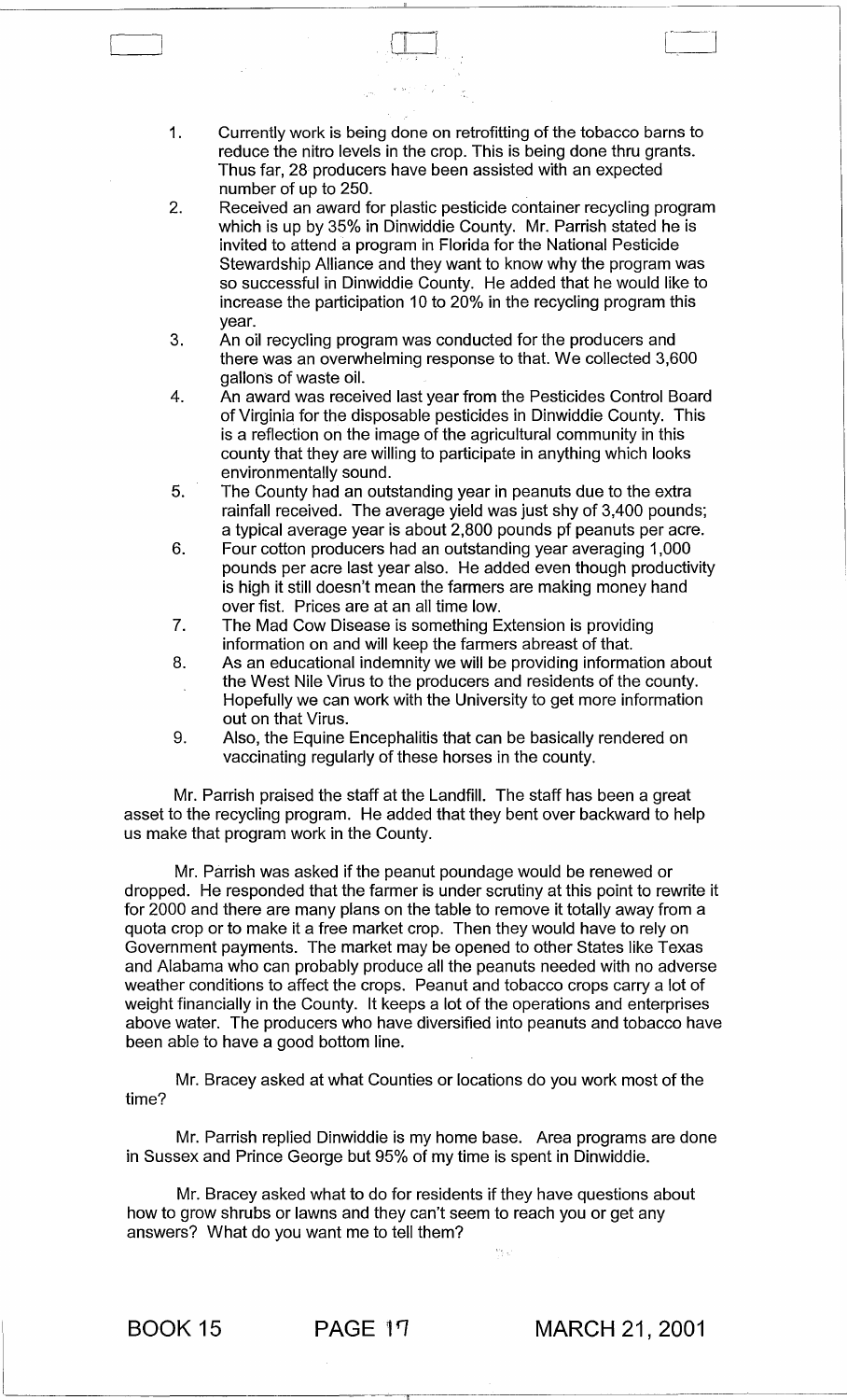Mr. Parrish responded there are some people who have been trained within the County as Master Gardeners on a roll. We do not have a Master Gardener Program in the County per say. He replied he does answer questions one on one when people call. There are publications at the office available to the citizens too.

Mr. Bracey restated that he has calls from citizens who say they cannot reach you.

# **IN RE: VIRGINIA DEPARTMENT OF TRANSPORTATION**

Mr. Richard Caywood, Resident Engineer for the Virginia Department of Transportation came before the Board and presented his monthly report. He stated the re-paving of US Route 1 is slated to begin in late Mayor early June. This reconstruction will be relatively shallow but should provide a much smoother riding surface.

## IN RE: COMMISSIONER OF THE REVENUE - REPORT

Mrs. Deborah M. Marston, Commissioner of the Revenue, was not present.

# **INRE: TREASURER**

Mr. William E. Jones, Treasurer, stated he had submitted his report and he had nothing else to present, but would try to answer any questions the Board might have. Mr. Jones was asked if the Board adopted the 2001 tax rates on May 2, 2001, if he would be able to meet the deadline for mailing out June  $5<sup>th</sup>$  tax bills. Mr. Jones stated he could work with that date if he received all the information he needed.

## **INRE: COMMONWEALTH ATTORNEY - REPORT**

Mr. T. O. Rainey, III, Commonwealth Attorney came before the Board and stated he had nothing to report.

# **IN RE: SHERIFF'S DEPARTMENT - REPORT**

Sheriff Samuel H. Shands came forward stating he provided a copy of his monthly report. He also stated he included a letter in their packets regarding a new position for a School Resource Officer.

After a lengthy discussion about the need for the position and how it would be funded, the Board instructed the Sheriff to provide them with more detailed information, including a copy of the grant, a job description and other pertinent information before their April 4th meeting so they could make an informed decision. The deadline for the grant application is April  $6<sup>th</sup>$ .

# **IN RE: RECESS**

Mr. Moody called for a five- (5) minute recess at 3:36 P.M.

The Board reconvened at 3:45 P.M.

## **IN RE: BUILDING INSPECTOR - REPORT**

Mr. Dwayne H. Abernathy, Building Inspector came forward presenting his report for the month of February 2001.

# **IN RE: ANIMAL WARDEN - REPORT**

Mr. Steven R. Beville, Animal Warden, was not present.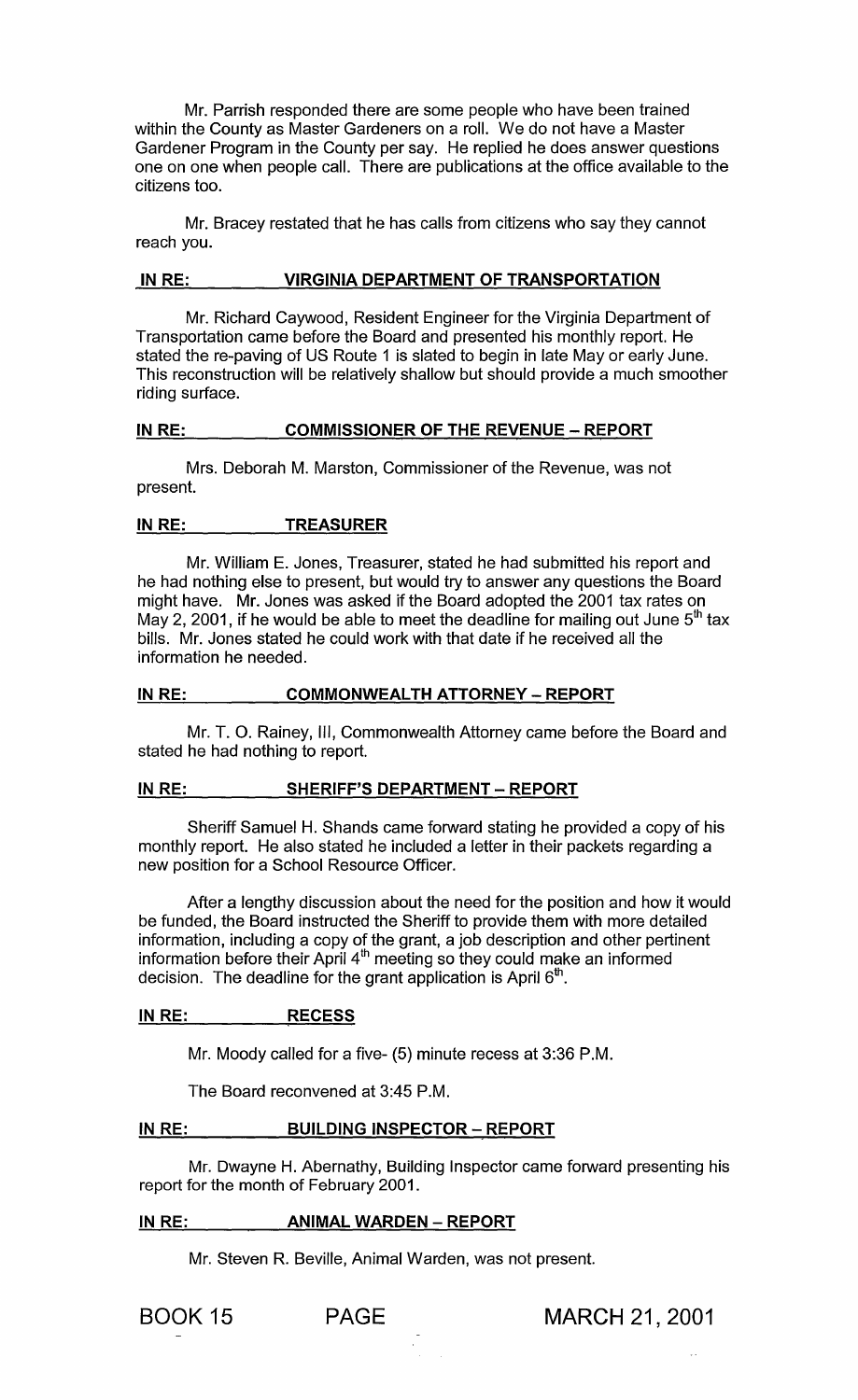## IN RE: DIRECTOR OF PLANNING - REPORT

Mr. William C. Scheid, Director of Planning came forward to present his monthly update for his Department.

Mr. Scheid requested approval from the Board to attend an education course being held in Manassas on Friday May 18, 2001. He stated the courses deal with Zoning Law in Virginia and Erosion Control Practices/Resources and is a State requirement for re-certification. The cost of the conference is approximately \$205.00, which includes meals, lodging, and conference registration. The money is included in the present budget.

Upon Motion of Mr. Haraway, Seconded by Mr. Clay, Mr. Haraway, Mr. Clay, Mr. Bowman, Mr. Bracey, Mr. Moody voting "Aye", authorization was granted to the Director of Planning to attend an education course, dealing with Zoning Law in Virginia and Erosion Control Practices/Resources which is a State requirement for re-certification, being held in Manassas on Friday May 18, 2001.

# IN RE: ZONING ADMINISTRATOR/SENIOR PLANNER-REPORT/CODE COMPLIANCE

Mr. David S. Thompson, Zoning Administrator/Senior Planner came forward and presented his monthly report.

Mr. Bowman asked Mr. Thompson if anything was being done about the Floyd Avenue and Route 1 intersection situation.

Mr. Thompson stated it was being addressed and they do have a compliance date, but he would keep a check on it.

Mr. Bracey said what about my wood yard on Route 1?

Mr. Thompson replied he is in overload right now but he would check on it.

# IN RE: SOCIAL SERVICES – REPORT

Ms. Peggy McElveen, Director of Social Services stated she had nothing to report.

# IN RE: SUPERINTENDENT OF SCHOOLS - REPORT

Ms. Troilen Seward, Superintendent of School came forward to present an update to the Board on School Activities. She stated Hartford Insurance Company is no longer covering schools and they are in the process of finding a new insurance carrier.

#### IN RE: HEAD START SUPPLEMENTAL APPROPRIATION #5

The School Board has authorized the Superintendent to request a \$213,674 supplemental appropriation for the Head Start program for December through June expenditures. This is all federal money in the Head Start Fund and is part of the Instruction category.

Upon Motion of Mr. Bracey, Seconded by Mr. Haraway, Mr. Haraway, Mr. Bracey, Mr. Bowman, Mr. Moody, Mr. Clay voting "Aye",

BE IT RESOLVED by the Board of Supervisors of Dinwiddie County, Virginia that the School Board's request for a \$213,674 supplemental appropriation for the Head Start program for December through June expenditures is approved. This is all federal money for the Head Start Fund and no local match is needed.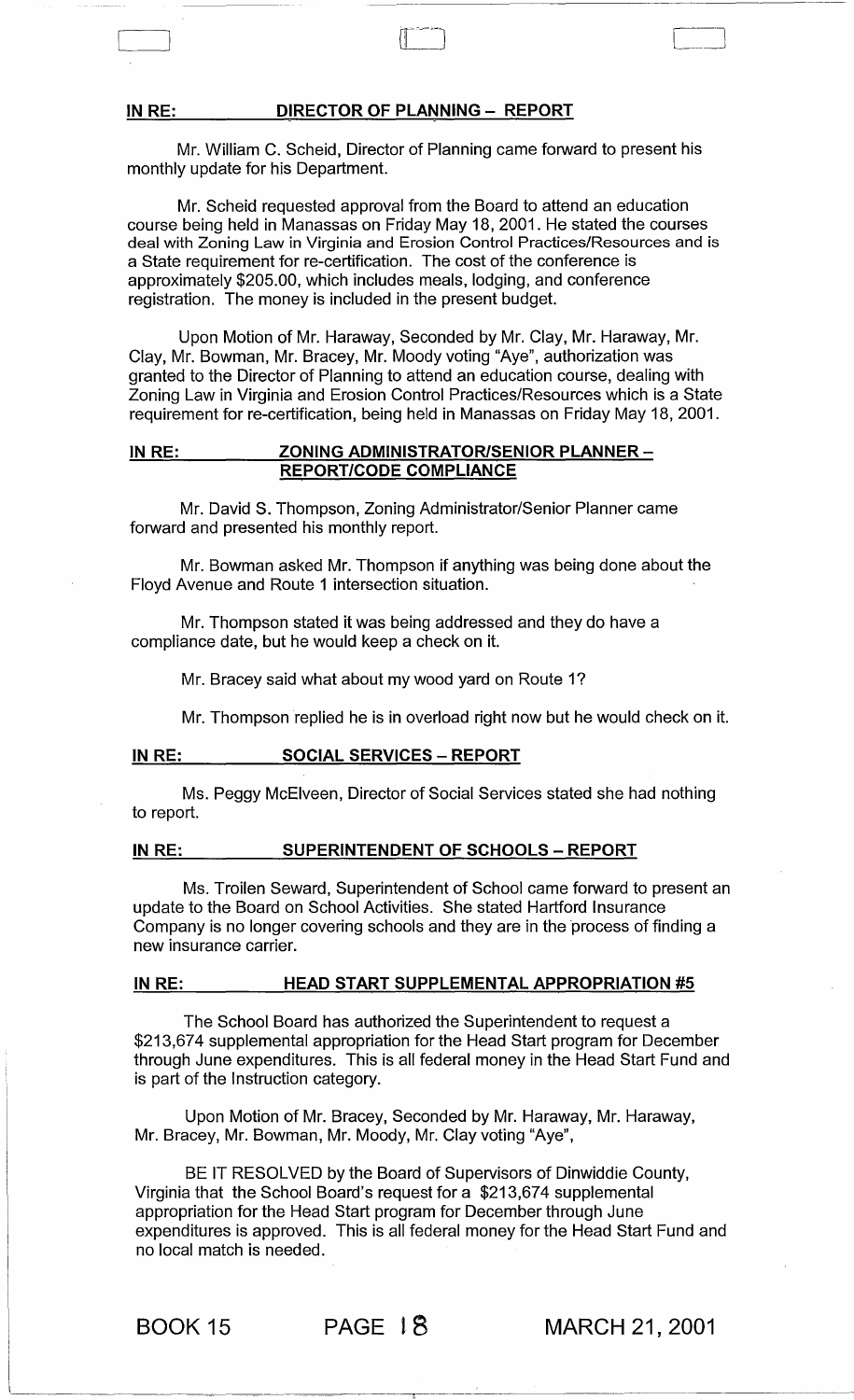The School Board had authorized the Superintendent to request a \$70,825.43 supplemental appropriation for two grants. Of this amount, \$49,634.43 is a federal grant and \$21,191 is a state grant. Neither of these grants will require any additional appropriation of local funds.

Upon Motion of Mr. Haraway, Seconded by Mr. Bracey, Mr. Haraway, Mr. Bracey, Mr. Bowman, Mr. Moody, Mr. Clay voting "Aye",

BE IT RESOLVED by the Board of Supervisors of Dinwiddie County, Virginia that the School Board's request for a \$70,825.43 supplemental appropriation to the Instruction category is approved with no additional local funds.

# IN RE: DINWIDDIE COUNTY PUBLIC SCHOOLS **TRANSPORTATION DEPARTMENT - REQUEST TO** SELL SURPLUS VEHICLES

Mr. Wayne Huskey, Shop Foreman, of the Dinwiddie County Public Schools Transportation Department requested authorization to either solicit for sealed bids or include them in the auction at the sheriff's sale the disposal of the vehicles listed below.

Upon Motion of Mr. Clay, Seconded by Mr. Haraway, Mr. Clay, Mr. Haraway, Mr. Bowman, Mr. Bracey, Mr. Moody voting "Aye",

BE IT RESOLVED by the Board of Supervisors of Dinwiddie County, Virginia that authorization is granted to transfer title to the School Board to sell the following vehicles as surplus:

| <u>YEAR</u> |             | <u>MAKE</u>  | <b>VEHICLE IDENTIFICATION NUMBER</b> |
|-------------|-------------|--------------|--------------------------------------|
| -93         | <b>FORD</b> | 4 door sedan | 2FACP71W7PX179370                    |
| -92         | <b>FORD</b> | 4 door sedan | 2FACP72W2NX229329                    |

2FACP72W3NX229337

BE IT FURTHER RESOLVED by the Board of Supervisors of Dinwiddie County, Virginia that authorization is also granted for Administration to sign for the transfer of title for said vehicles to the successful bidder.

4 door sedan

# IN RE: \_\_\_\_\_\_DINWIDDIE COUNTY\_PUBLIC SCHOOLS TRANSPORTATION DEPARTMENT - REQUEST FOR TRANSFER OF TITLE SURPLUS VEHICLES

Mr. Wayne Huskey, Shop Foreman, of the Dinwiddie County Public Schools Transportation Department requested transfer of title for the following surplus vehicles for use at the transportation shop.

Upon Motion of Mr. Clay, Seconded by Mr. Haraway, Mr. Clay, Mr. Haraway, Mr. Bowman, Mr. Bracey, Mr. Moody voting "Aye",

BE IT RESOLVED by the Board of Supervisors of Dinwiddie County, Virginia that authorization is granted for Administration to transfer title to the School Board for the following vehicles to be used by the School Transportation Department:

| <b>YEAR</b><br>______ | <b>MAKE</b><br>_____   | <b>VEHICLE IDENTIFICATION NUMBER</b> |
|-----------------------|------------------------|--------------------------------------|
| 1979                  | Chevrolet/Pickup Truck | CCD149A196040                        |

92

FORD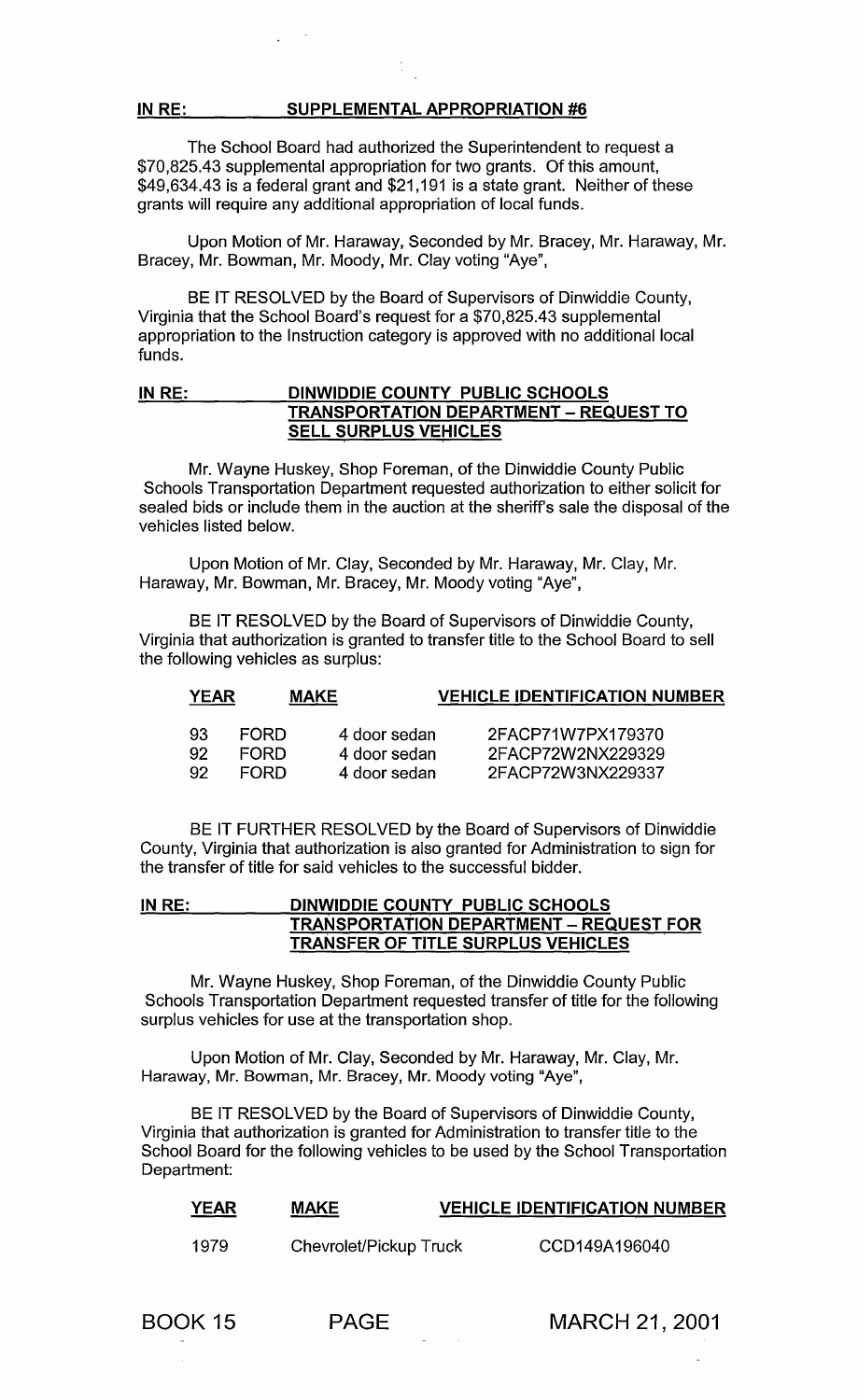and

1991 Dodge/Pickup Truck 1B77HE16Y7MS201539;

( II L\_I

BE IT FURTHER RESOLVED by the Board of Supervisors of Dinwiddie County, Virginia that authorization is also granted for Administration to sign for the transfer of title for said vehicles.

### IN RE: PARKS AND RECREATION - REPORT

Mr. Timothy C. Smith, Director of Parks and Recreation, stated he had provided the Board with his monthly report.

## IN RE: WASTE MANAGEMENT - REPORT

Mr. Dennis King, Director of Waste Management came forward to present his report for February 2001. He stated the second compactor is operating at Rohoic and McCray Electric is trying to find out why they are overloading and breaking down. He also informed the Board that the backstop at the landfill dumping area is performing very well and it is reducing the amount of spilled and blown garbage.

Mr. Bowman asked if there was any progress in the berm at Rohoic.

Mr. King replied that the berm was tied in with the project at the Airport, since that is where the dirt will be brought from for the berm.

### IN RE: PUBLIC SAFETY OFFICER - REPORT

Mr. David M. Jolly, Public Safety Officer, came forward and presented his report.

#### INRE: FIRE AND RESCUE ASSOCIATION - REPORT

Chief Charles L. Lewis was not present.

### IN RE: COUNTY ATTORNEY - REPORT

Mr. Daniel Siegel, County Attorney, stated he had nothing to report.

# IN RE: BUILDINGS AND GROUNDS - REPORT

Mr. Faison came forward stating his report was in their packets and he would comment on any project the Board so desired.

### IN RE: DINWIDDIE BRANCH LIBRARY HEAT PUMP SYSTEM --BID AWARD

Mr. Faison told the Board the estimated cost to add the Dinwiddie Branch Library (Old Clerks Building) Building to the Geo-Thermal system proposed for the Courthouse would be around \$10,000. Union Air is the low bid at \$2,950.00 for replacing the 2 % ton Heat Pump. He recommended issuing a contract to proceed with the conventional system. The Library Foundation will reimburse the County for this system.

Upon Motion of Mr. Bracey, Seconded by Mr. Bowman, Mr. Haraway, Mr. Bracey, Mr. Bowman, Mr. Moody, Mr. Clay voting "Aye",

BE IT RESOLVED by the Board of Supervisors of Dinwiddie County, Virginia that Administration is hereby authorized to enter into a contract with Union Air at a sum not to exceed  $$2,950.00$  for the replacement of the 2  $\frac{1}{2}$  ton Heat Pump System in the Dinwiddie Branch Library Building with reimbursement from the Library Foundation.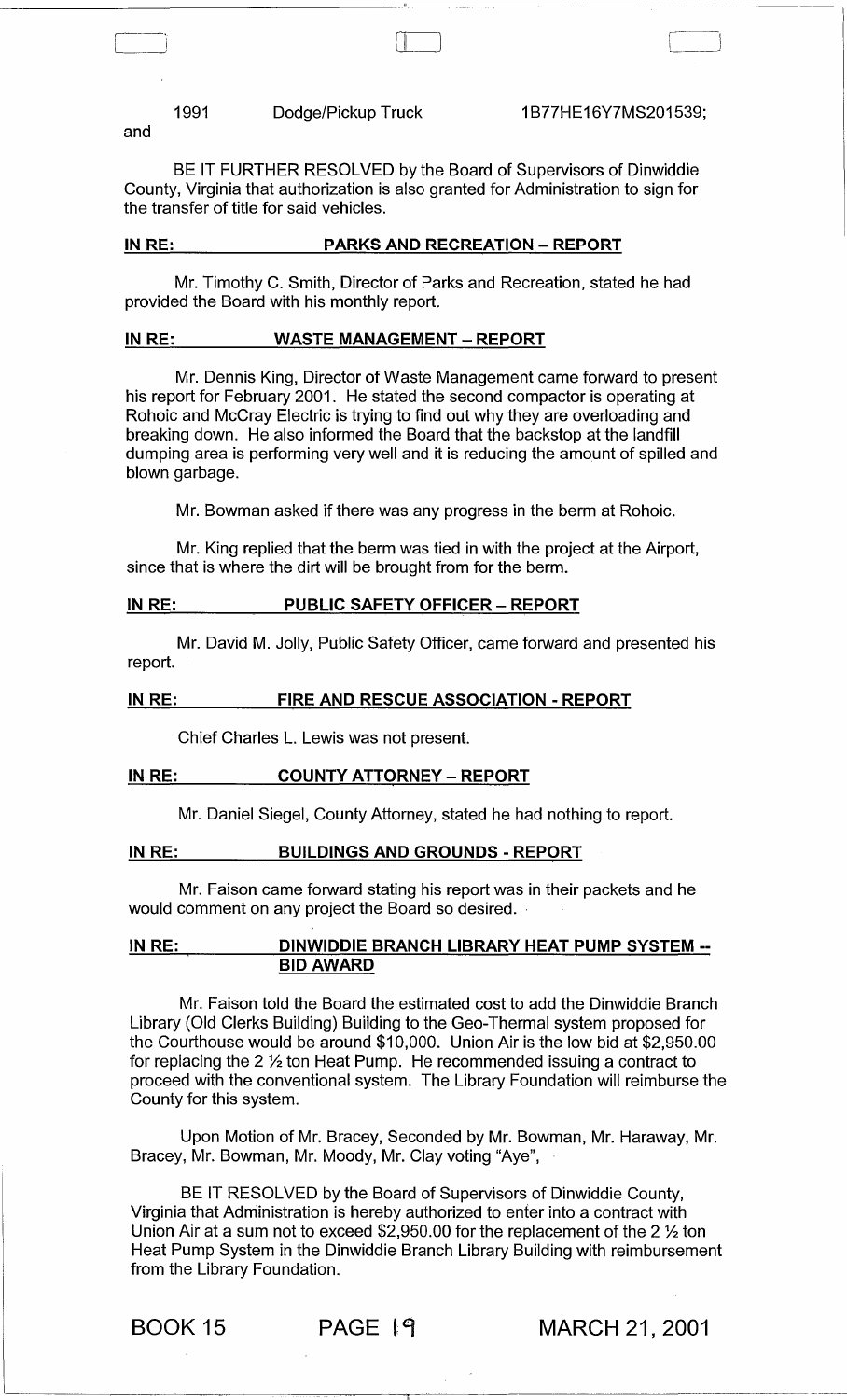## IN RE: CHANGE ORDER REQUEST - EASTSIDE COMMUNITY CENTER RENOVATION

Mr. Donald W. Faison, Superintendent of Buildings and Grounds came forward to request Change Order Number 5 for the following described work on the Dinwiddie Eastside Community Enhancement Center:

| 1. | To provide labor, material, equipment and supervision to<br>remove and clean old caulking in and around existing |
|----|------------------------------------------------------------------------------------------------------------------|
|    | exterior concrete beams and columns on exterior windows                                                          |
|    | and entrances and re-caulk - power wash and paint; for a                                                         |
|    | sum not to exceed \$11,212.83.                                                                                   |
| 2. | To remove gravel from existing vent stack, repair pipes as                                                       |
|    | necessary and locate existing sewer line on exterior and                                                         |
|    | point of blockage for a sum not to exceed \$10,020.85.                                                           |
| 3. | To install additional ice/water shield and aluminum flashing                                                     |
|    | at the valley of the library roof against the vertical wall at the                                               |
|    | front entrance for a sum not to exceed \$263.42.                                                                 |
| 4. | To delete the ceiling grid and tile in room 16 and move the                                                      |
|    | metal stud wall with 1/2" sheetrock layer on each side for a                                                     |
|    | reduction of \$500.00.                                                                                           |
| 5. | To furnish one (1) Milcor 32" X 32" style UFR metal access                                                       |
|    | door prime painted with a self-latching paddle lock with a                                                       |
|    | spring system closer for a sum not to exceed \$316.89,                                                           |

Upon Motion of Mr. Bracey, Seconded by Mr. Bowman, Mr. Haraway, Mr. Bracey, Mr. Bowman, Mr. Moody, Mr. Clay voting "Aye",

BE IT RESOLVED by the Board of Supervisors of Dinwiddie County, Virginia that the above described work for Change Order Number 5 is hereby approved and authorization granted for the County Administrator to execute same.

## IN RE: REGISTRAR - REQUEST TO ADDITIONAL FUNDS FOR PART-TIME HELP ,

Mrs. Betty Jeter, Registrar, came before the Board and requested some additional funds to pay her part-time help from December to June 2001. She stated the State has added a lot of requirements this year and she needed help everyday. Ms. Jeter continued, more part-time help will be needed prior to the elections and there is going be a June 12,2001, Democratic Primary Election. This is a certification year for redistricting; then notification of the polling place changes will have to be sent to the citizens affected by the redistricting. There have been other requirements added also: FEC – requested reports; SBE requested reports; updating of WRS System due in June; notification of election officials for June Primary; campaign finance training; input for new voter applications. Ms. Jeter explained all of these are in addition to the normal office duties and registration. She requested the Board to approve \$4,700 for part-time assistance for the remainder of FY 2001.

Mr. James Ritchie, Vice-Chairman, of the Electoral Board stated he was here in support of Mrs. Jeter's request for the funds for the part-time help.

Mr. Long said he and Mrs. Jeter had identified \$2,250 in excess funds in her budget that could be transferred to the part-time line item.

Mr. Moody stated according to Mrs. Jeter there may be some other savings in her budget so he recommended approving the \$2,250. If there was a need for additional funding she could readdress the Board at that time.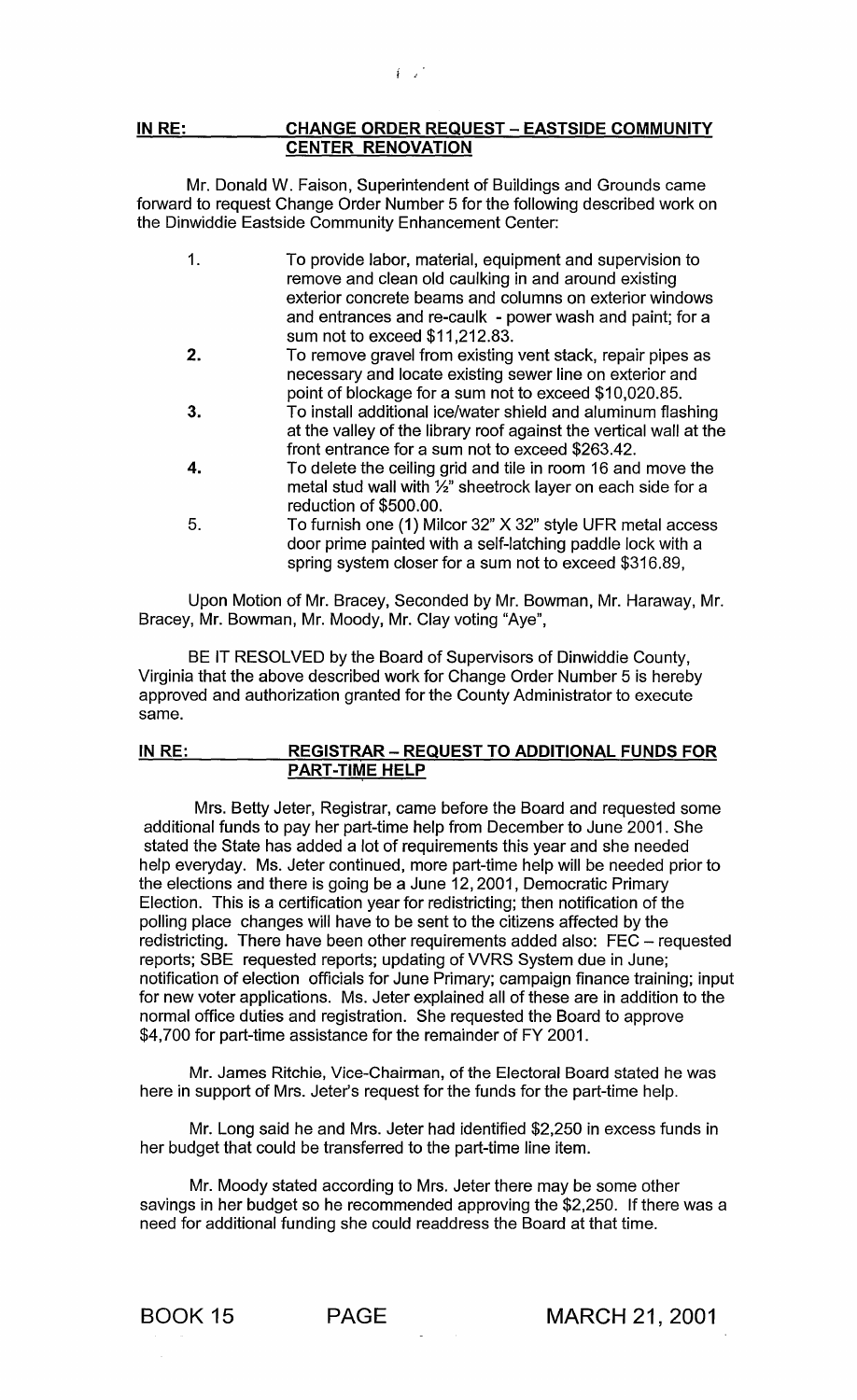Upon Motion of Mr. Clay, Seconded by Mr. Bracey, Mr. Haraway, Mr. Clay, Mr. Bowman, Mr. Bracey, Mr. Moody voting "Aye", authorization to transfer funds from the Board of Elections line items numbered 3310 - \$100; 3500 - \$1,300; 5540 - \$350; 8102 - \$200; and 8212 - \$100; totaling \$2,250 to line item number 1301 extra help is approved for FY 2001.

 $\pi$ 

### IN RE: APPOINTMENTS - CRATER DISTRICT AREA AGENCY ON AGING BOARD

Upon Motion of Mr. Bowman, Seconded by Mr. Bracey, Mr. Haraway, Mr. Clay, Mr. Bowman, Mr. Bracey, Mr. Moody voting "Aye",

BE IT RESOLVED by the Board of Supervisors of Dinwiddie County, Virginia that Mrs. Sarah O. Beville is hereby appointed to the Crater Area Agency on Aging Board, to fill the unexpired term of Mr. William C. Beville, expiring June 31,2001.

The County Administrator asked if the Board had any nominations for the Crater Disabilities services Board.

Ms. Russell informed the Board that an ad had been placed in the Monitor for citizens to apply for the appointment on the Crater Disabilities Services Board and the closing date was March 28, 2001 for the applications.

After further discussion the Board deferred action on the Crater Disabilities Services Board appointment until the April 4<sup>th,</sup> Board Meeting to allow any citizen an opportunity to get their application in if interested in serving.

## IN RE: COUNTY ADMINISTRATOR COMMENTS

Mr. Long stated he had enclosed a copy of the Governor's final budget actions. For the first time in Virginia's history the Governor balanced the budget by himself. There is a veto session scheduled for Wednesday April 4<sup>th.</sup>

## IN RE: AUTHORIZATION TO PAY PART-TIME HELP -COMMISSIONER OF THE REVENUE OFFICE

Mr. Long stated the same issue the Board just addressed with Mrs. Jeter, has occurred with Mrs. Marston, Commissioner of the Revenue, who got a similar letter. As of the end of February her extra help category had been overspent \$1,200. The average part-time payroll is in the neighborhood of about \$5,000 a month. However, unfortunately, Mrs. Marston has not contacted the Administration Office in response to the letter. Mr. Long stated out of fairness, through this month, those folks have worked and need to be paid. He asked the Board to authorize payment to the part-time help, for the month of March, to be paid out of other categories in her budget where funds remain at the discretion of Administration. Also Administration will notify the part-time employees with their checks for this month that until the Commissioner notifies Administration where the additional funds will come from there will be no funding to continue those positions. Such funds are to be identified by her and brought to the Board for approval. Obviously, at this point, we have no figure for those funds but authorization is needed by Administration to make payroll.

Upon Motion of Mr. Bowman, Seconded by Mr. Bracey, Mr. Haraway, Mr. Clay, Mr. Bowman, Mr. Bracey, Mr. Moody voting "Aye",

BE IT RESOLVED by the Board of Supervisors of Dinwiddie County, Virginia that authorization for the Administrative Staff to pay the part-time help for the month of March in the Commissioner of the Revenue's Office was approved; and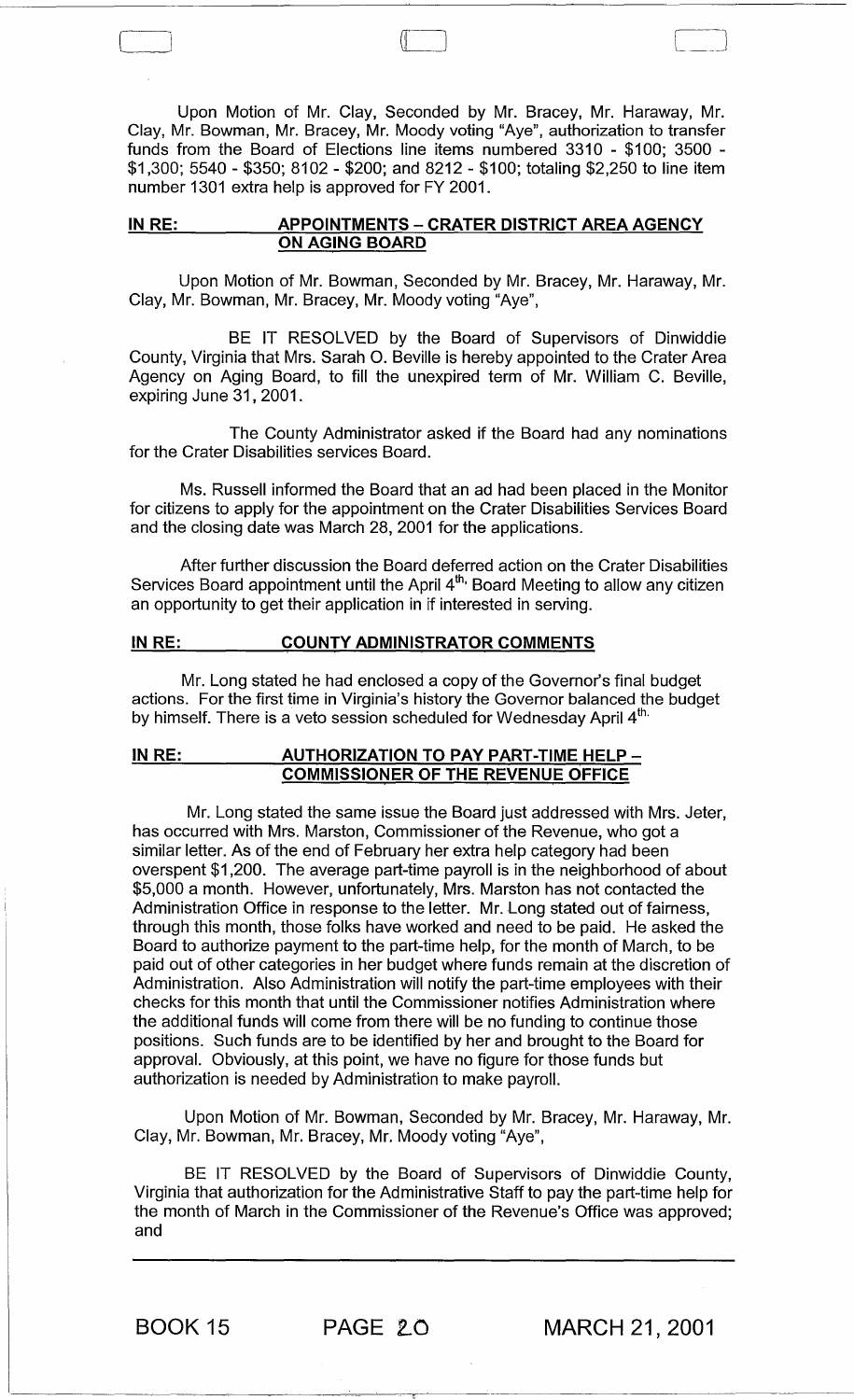BE IT FURTHER RESOLVED by the Board of Supervisors of Dinwiddie County, Virginia that said funds be paid out of categories within the Commissioner's budget at the discretion of the Administrative Staff.

## IN RE: COUNTY ADMINISTRATOR COMMENTS

Ms. Ralph, Assistant County Administrator, brought to the attention of the Board that a date needed to be decided on for the Public Hearing to adopt the budget for FY 2001 - FY 2002. The Board directed Ms. Ralph to advertise at the same tax rate as last year, \$ .79 per \$100 of assessed value, and hopefully when budget figures are in the rate could be lowered. At this time, the Commissioner has not certified the final values and, therefore, the budget cannot be finalized.

After further discussion it was decided by the Board to set the date of April 25, 2001 for the Public Hearing on the budget and tax rates and if it could be done earlier Mrs. Ralph would let the Board know. The adoption would then be May 2, 2001.

| <b>BOARD MEMBER COMMENTS</b><br>IN RE: |                                                                                                                                                                                                                                                                                                                                                                                          |                                                                                                                                                                                                                                                                                                                                                                                                                                         |  |
|----------------------------------------|------------------------------------------------------------------------------------------------------------------------------------------------------------------------------------------------------------------------------------------------------------------------------------------------------------------------------------------------------------------------------------------|-----------------------------------------------------------------------------------------------------------------------------------------------------------------------------------------------------------------------------------------------------------------------------------------------------------------------------------------------------------------------------------------------------------------------------------------|--|
| Mr. Clay                               | No comments.                                                                                                                                                                                                                                                                                                                                                                             |                                                                                                                                                                                                                                                                                                                                                                                                                                         |  |
| Mr. Haraway                            | He stated at the last Board meeting during the comments we<br>talked about Landmark and their prices on the Route 1<br>Corridor Study and Mr. Long was going to get back to the<br>Board regarding his findings on those issues.                                                                                                                                                         |                                                                                                                                                                                                                                                                                                                                                                                                                                         |  |
|                                        | based on the presentations that were given.                                                                                                                                                                                                                                                                                                                                              | Mr. Long stated the initial price on the comprehensive plan<br>update was decreased \$4,500 up front. The contract<br>amount was for \$39,500 versus what was on the sheet for<br>\$44,000. The project was bid as RFP's and cost was only<br>one factor of several that were taken into consideration by a<br>committee of 5 or 6. The next price was at \$23,740 and the<br>committee felt Landmark was worth the \$16,000 difference |  |
|                                        |                                                                                                                                                                                                                                                                                                                                                                                          | Mr. Scheid added that with the low bid, the committee felt<br>there would be add-on costs as the project developed.                                                                                                                                                                                                                                                                                                                     |  |
|                                        | Mr. Haraway stated ok.                                                                                                                                                                                                                                                                                                                                                                   |                                                                                                                                                                                                                                                                                                                                                                                                                                         |  |
| Mr. Bracey                             | He stated his concern on auto graveyards. He asked Mr.<br>Thompson if there was anything the Board could do to help?<br>Mr. Thompson replied he was extremely busy trying to cover<br>his old position as the compliance officer and the zoning<br>position he has now. He stated he is hoping in the near<br>future a replacement will be hired for the compliance officer<br>position. |                                                                                                                                                                                                                                                                                                                                                                                                                                         |  |
| Mr. Bracey                             | He asked the County Administrator to ask the Sheriff what<br>the results were of him setting up the radar on Courthouse<br>and Boisseau Road due to speeding and so forth.                                                                                                                                                                                                               |                                                                                                                                                                                                                                                                                                                                                                                                                                         |  |
| Mr. Bowman<br>for Route 1.             |                                                                                                                                                                                                                                                                                                                                                                                          | He stated he would like to find funding for the corridor study                                                                                                                                                                                                                                                                                                                                                                          |  |
|                                        | Mr. Long stated that there was an appropriation of \$60,000<br>in the 2001 budget that was originally put in there for the<br>comprehensive land use plan study. The combination of<br>both projects would still fall under that \$60,000; the only<br>difference being the consultant has recommended<br>regardless if you go with the Route 1 study, you should do                     |                                                                                                                                                                                                                                                                                                                                                                                                                                         |  |
| <b>BOOK 15</b>                         | <b>PAGE</b>                                                                                                                                                                                                                                                                                                                                                                              | <b>MARCH 21, 2001</b>                                                                                                                                                                                                                                                                                                                                                                                                                   |  |

 $\sim 4$  .

 $\sim$ 

 $\ddot{\phantom{a}}$